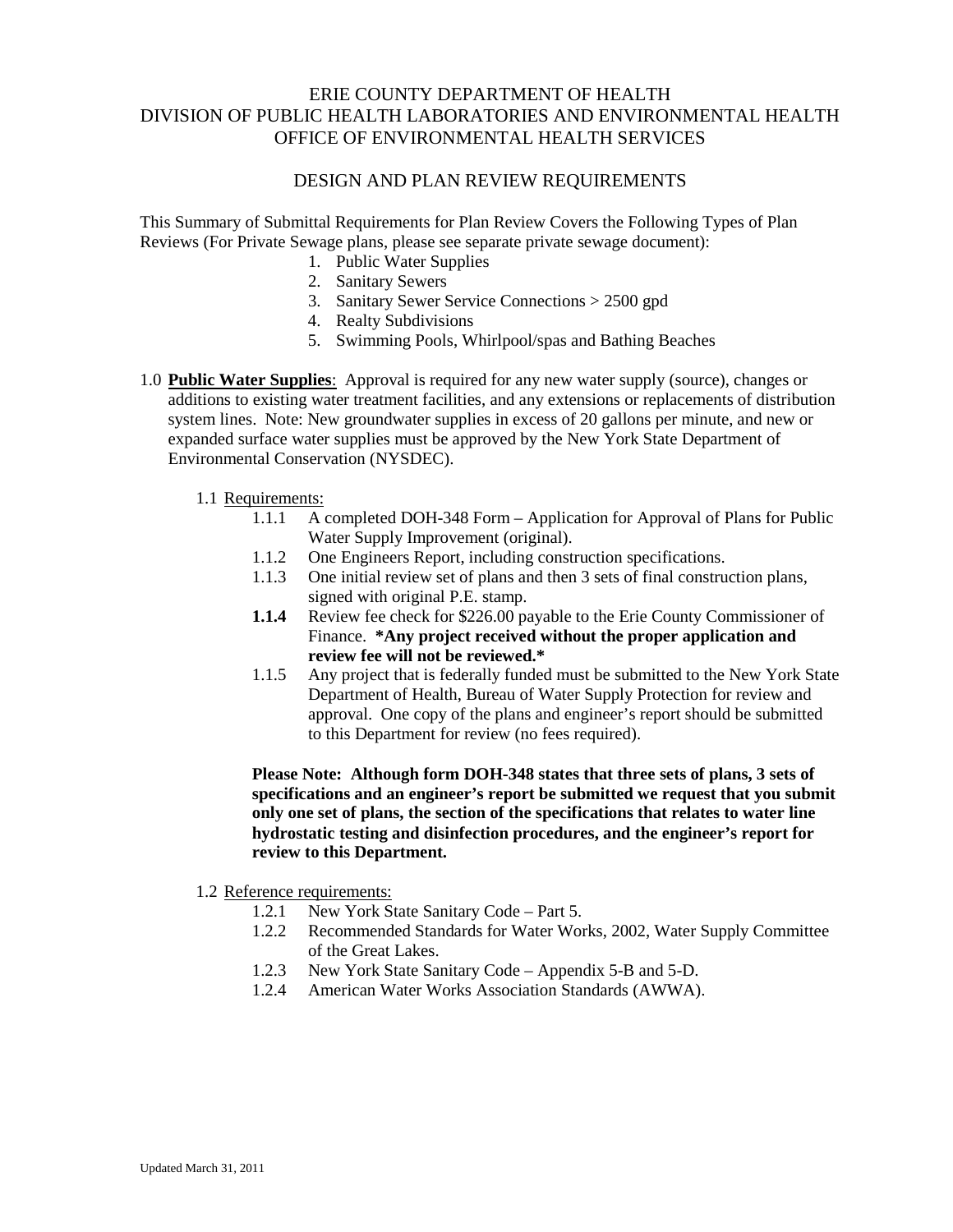- 1.3 Construction Project Completion Requirements:
	- 1.3.1 Completed Works Approval Before placing any approved project into service, the following items must be submitted to the responsible public water supplier in order for the Erie County Health Department to issue Completed Works Approval to the public water supply.
		- 1.3.1.1 Certificate of Construction Compliance form must be signed by Licensed Professional Engineer responsible for inspecting the construction.
		- 1.3.1.2 Bacteriological Sampling Results A sample location plan must be provided, field tests for chlorine residual before and after flushing should be made and recorded for each sampling location, and the residual level should not exceed the background level in the distribution system.
		- 1.3.1.3 Hydrostatic Test Results
	- 1.3.2 Once the public water supplier approves the project to be placed into service for the entire project, form ECDOH – PWS- 103-04/04 must be submitted to this Department with copies of the hydrostatic test results and all bacteriological results. A final Completed Works Approval will be issued once review of all submitted information is completed by this Department.
- 2.0 Sanitary Sewers: Approval is required for all projects involving an extension or replacement of existing municipal, sewer district or sewer works corporation collection systems. Approval is also required for private sewerage facilities serving condominiums, which include ownership of all, or a portion of the land under the condominium(s).
	- 2.1 Requirements:
		- 2.1.1 A complete review package includes at a minimum the following:
			- 2.1.1.1 Application for Approval of Plans for a Wastewater Disposal System.
				- **2.1.1.2** A check for the plan review fee of \$300 per project (includes first six lots) plus \$50 per new lot or lateral greater than six. **\*Any project received without the proper application and review fee will not be reviewed.\***
				- 2.1.1.3 One signed and stamped engineering plans with location map for review. The number of final sets will vary.
					- 2.1.1.3.1 Typically for projects located within or tributary to an Erie County Sewer District, **THREE** sets of the above are to be submitted to Erie County Department of Environment and Planning-Division of Sewerage Management. One set of the application package will then be sent to the ECHD for coordinated review. Please note: Any information pertaining to the downstream sewer capacity, SEQR compliance, regulatory permits and water portions of the project must be included within the engineer's report for Sewerage Management to forward to this Department.
				- 2.1.1.4 One engineering report.
				- 2.1.1.5 One BMW-65 Form (92-15-8) Project Date for Sewage and Waste Treatment Systems, Technical Review of Plans/Specifications.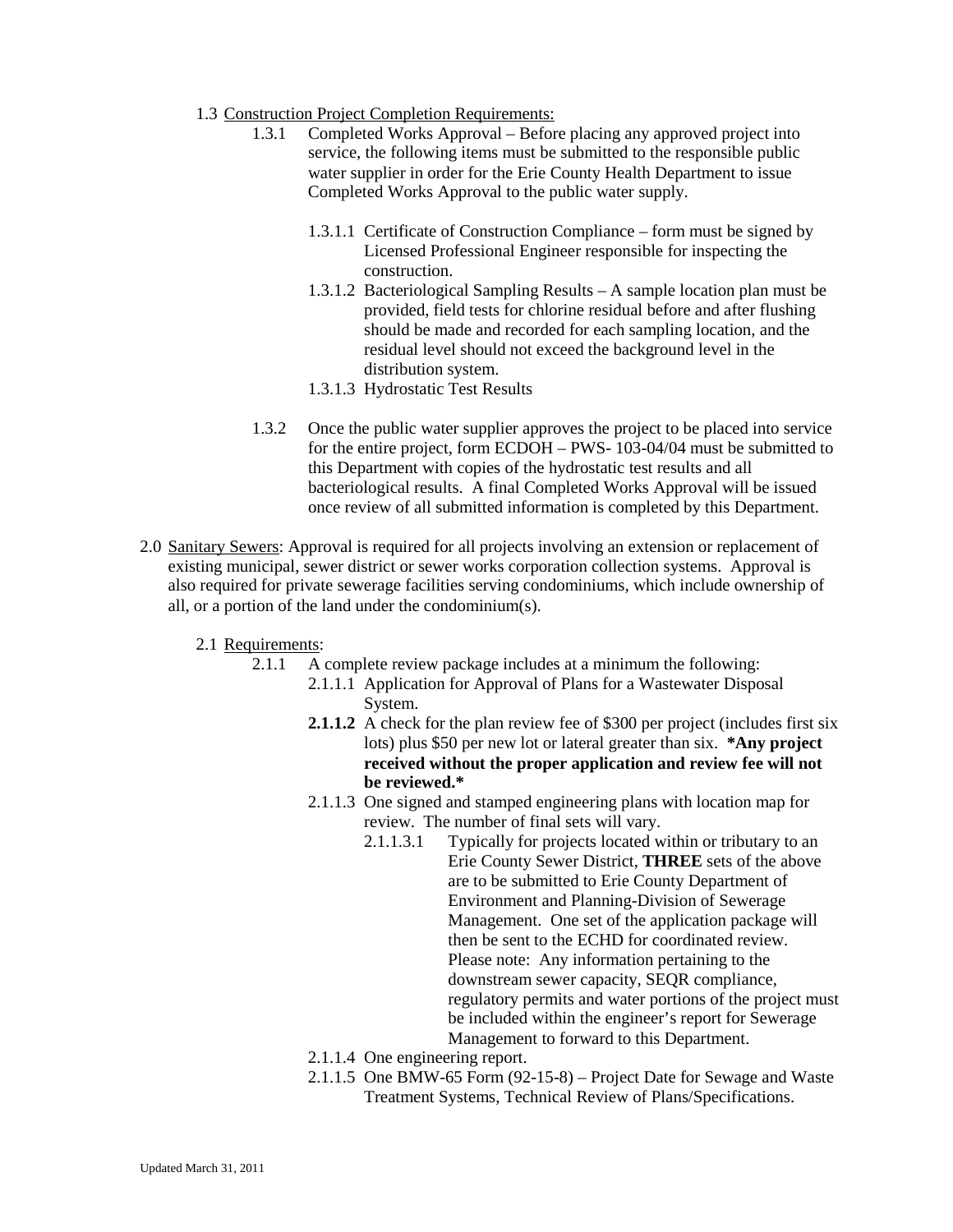- 2.1.1.6 Detailed downstream routing of sewers and a brief narrative, and applicable downstream sewer capacity documentation (either owner letters or information).
- 2.1.1.7 Documentation substantiating SEQRA compliance.
- 2.1.1.8 Regulatory permits (i.e. Protected Stream, Water Quality Certification).
- 2.2 Review Requirements:
	- 2.2.1 Ten State Standards, "Recommended Standards for Wastewater Facilities"
- 2.3 Construction Completion:
	- 2.3.1 Written certification from a professional engineer documenting that the sanitary sewers were constructed in accordance with the approved plans, including results of all leakage and deflection tests.
- **3.0 Sanitary Sewer Service Connections >2500 gpd:** Approval is required for all projects involving a service connection to an existing municipal, sewer district or sewer works corporation collection system that has a daily flow rate of greater than 2500 gallons per day.
- 4.0 **Realty Subdivisions:** Approval required for realty subdivisions as defined by Public Health Law – Section 1115 to 1120
	- 4.1 Requirements
		- 4.1.1 A completed GEN-157 form (original), Application for Approval of Sanitary Facilities for Realty Subdivision.
		- **4.1.2** Review fee check, payable to Commissioner of Finance in the amount of \$25.00 per lot. **\*Any project received without the proper application and review fee will not be reviewed.\***
		- 4.1.3 One paper print of the subdivision map cover, signed with original P.E. stamp. Any additional prints or mylars of the map cover that may be required for other agencies should also be submitted.
		- 4.1.4 Copy of the approval paperwork for the sanitary sewers or individual site wastewater treatment.
		- 4.1.5 Copy of the approval paperwork for the water supply.
		- 4.1.6 For realty subdivision development (any residential development where land is sold to each unit owner) containing "common ground" and utilizing common private utilities (i.e. private waterlines and sanitary sewers), a Homeowners Association Offering Plan must be included that meets DEC requirements for sanitary facility repairs and must be accepted by the State of New York Attorney General's Office.

\* Please note on the submittal if the project is a Re-stamp only and the reason for the re-stamp.

\* If any of the above items are missing from the submittal it may cause a significant delay in the review and approval of the project.

- 4.2 Review References:
	- 4.2.1 New York State Sanitary Code Part 74
	- 4.2.2 Public Health Law, Sections 1115 to 1120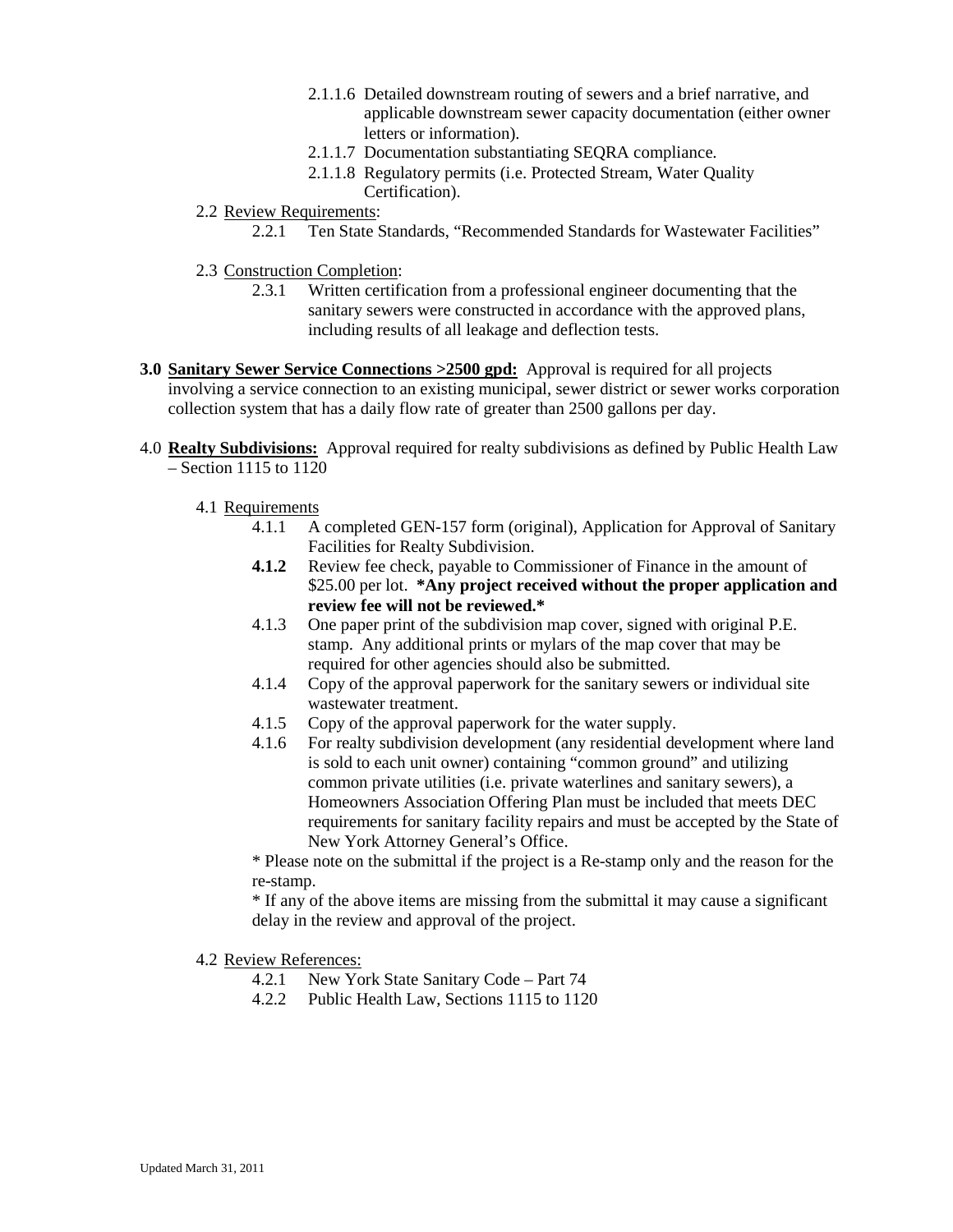- 5.0 **Swimming Pools, Bathing Beaches and Whirlpools/Spas** Approval required for any new facility or any equipment additions or changes to an existing facility.
	- 5.1 Requirements:
		- 5.1.1 A completed GEN 134 form (original), Application for Approval of Plans and Specifications for Construction or alterations to an artificial swimming pool and appurtenances.
		- 5.1.2 One Engineer's Report (DOH 1309 form, Engineering Report for Swimming Pool Plans, specifications including a copy of pump performance curves and manufacturer's equipment brochures.
		- 5.1.3 One set of construction plans for review. 3 sets of construction plans will be required for final approval.
		- **5.1.4** Review fee for \$300.00 made payable to the Commissioner of Finance. **\*Any project received without the proper application and review fee will not be reviewed.\***
	- 5.2 Review References:
		- 5.2.1 New York State Sanitary Code Part 6
	- 5.3 Construction Completion:
		- 5.3.1 Certificate of Construction Compliance by licensed professional engineer or architect that the pool facilities were constructed in accordance with approved plans.

\*Please note any submittal received without the application and/or review fee check will not be reviewed. Review will only be started when the application and review fee check have been received\*

Copies of all applications mentioned above are available on our website at [www.erie.gov/health](http://www.erie.gov/health) (coming soon).

Requests for copies of review references or questions about specific review procedures can be answered by calling, emailing to [jennifer.delaney@erie.gov](mailto:jennifer.delaney@erie.gov) or writing to:

Erie County Health Department 503 Kensington Ave Buffalo, New York 14214 (716) 961-6800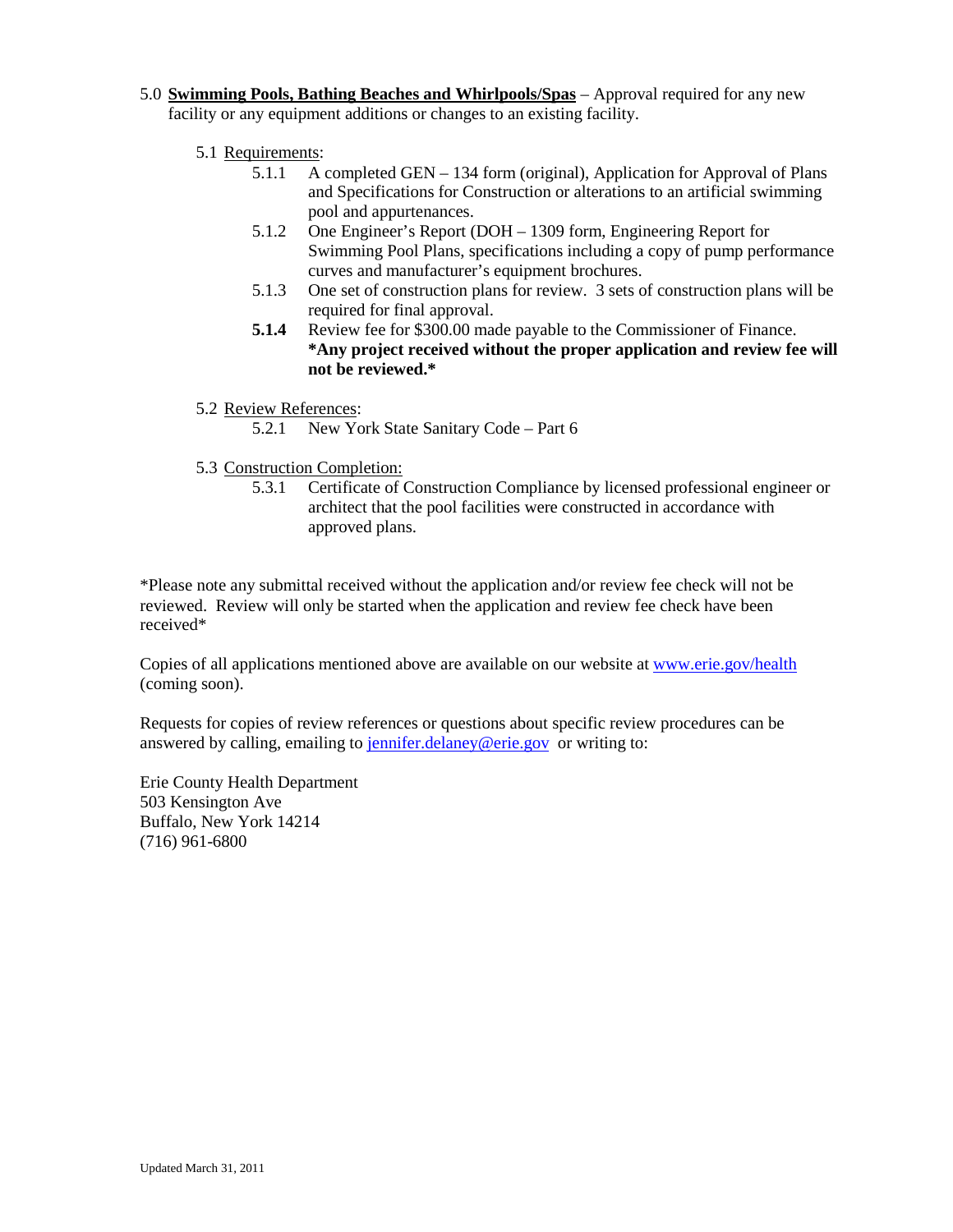## **ERIE COUNTY DEPARTMENT OF HEALTH ONSITE WASTEWATER TREATMENT SYSTEM DESIGN AND PLAN REVIEW REQUIREMENTS FOR DESIGN PROFESSIONALS**

As of July 1, 2012, all new construction residential Onsite Wastewater Treatment Systems (OWTS) in Erie County must be designed by a licensed design professional (i.e. a licensed professional engineer, a registered architect, or a licensed land surveyor with an exemption certificate (Section 7208n of New York State Education Law)) hired by the applicant. The plans must then be submitted to the Erie County Department of Health for review and approval.

The Erie County Department of Health (ECDOH) is responsible for the review and approval of individual onsite wastewater treatment systems where the design flow is less than 10,000 gallons per day, the flow does not contain industrial wastes, and the basic treatment is not a full package (mechanical) treatment plant. All other systems are approved by the New York State Department of Environmental Conservation (NYSDEC).

If the design flows exceed 1,000 gallons per day, an approved discharge permit (SPDES) from the NYSDEC must be obtained as part of the approval process.

## ECDOH Application and Fee – See attached application:

An ECDOH review fee of \$300.00 is required. Checks should be made payable to the Erie County Commissioner of Finance. **Please note that review of the submittal will not start until an application and fee are both received. Also, the review can not be started unless all components of the plan submittal are received as listed below.**

#### Engineers Report Requirements:

- 1. Indicate the proposed use of the premises to be served by the system.
- 2. Indicate and justify flow estimates based on the flows listed in the New York State Department of Health and New York State DEC publications or based on water use records from the existing facility or a facility with a similar usage.
- 3. A soil profile based on one deep hole per system (minimum of 6 feet deep) must be performed under the supervision of the design professional. It must define the soil types, bedrock and seasonally high ground water (mottling must be documented if seasonally high groundwater is not present). At least two percolation tests must be completed in the area of the proposed private sewage disposal system. The results of all percolation tests run on the property must be included in the engineers report. At the time of application or during the design it may be required that some or all of the soil and percolation tests be witnessed by the Erie County Department of Health. Soil tests for subdivision development must also be witnessed by the Erie County Department of Health.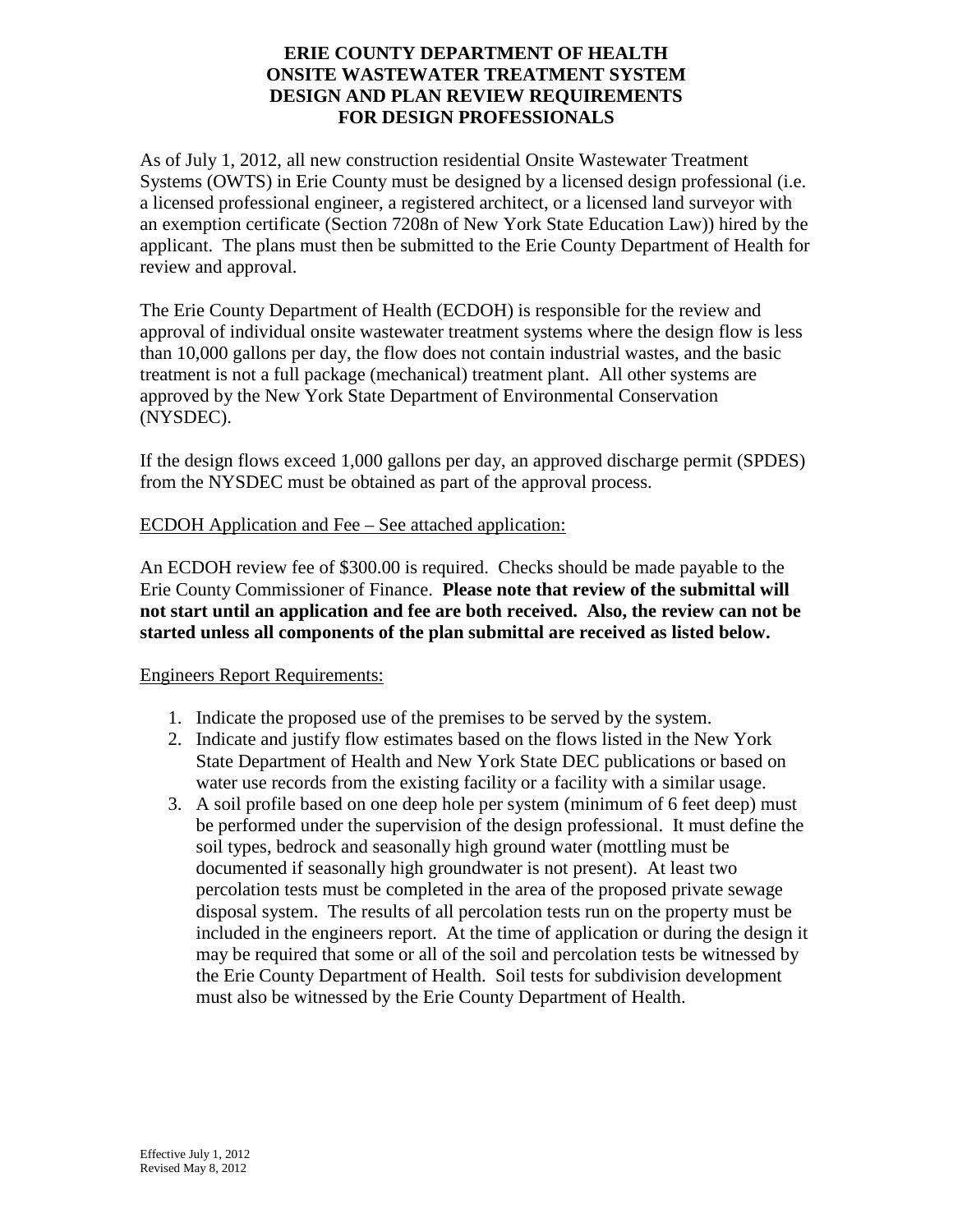- 4. Design Criteria:
	- a. New York State Sanitary Code Part 75-A (Wastewater Treatment Standards) and Residential Onsite Wastewater Treatment Systems Design Handbook for flows less than 1,000 gpd or New York State Department of Environmental Conservation Design Standards for Wastewater Treatment Works for Intermediate Sized Sewerage Facilities for flows greater than or equal to 1,000 gpd, and any other applicable standards of the Commissioner of Health.
	- b. Minimum residential tank size is 1,500 gallons. Add 250 gallons of additional capacity for every bedroom over four. Commercial septic tank size is based on flows and shall be at least equal to 1.5 times a day's estimated flow.
	- c. Septic tanks shall be dual compartment or single compartment tanks in series.
	- d. If mechanical dosing or pumping is required the dose volume shall be 75% of the total hydraulic volume of the tile lines.
	- e. The following must be installed:
		- i. An outlet filter such as a Zabel or O.S.I. filter in the septic tank.
		- ii. Speed levelers in the distribution boxes. (gravity systems only)
		- iii. An audible/visual alarm inside the home or business on a separate electric circuit for all pump facilities.

# Plans and Specification Requirements:

- 1. One set of plans for the initial review and four sets signed and stamped by the NYS design professional for final approval.
- 2. A site plan detailing the location of all existing and proposed buildings, existing and proposed onsite wastewater treatment system components (with adequate offsets to the septic tank, distribution box, and any pump tanks per NYS regulations), deep test hole, percolation tests, any new or existing private wells within 200 feet of the proposed sewage system, utilities, water service, driveway, pools, sheds, road right of ways and easements, property lines, wetlands, ponds, drainage ways, streams, ten year and 100 year floodplains, and any other significant construction or obstructions which may impact the location of the onsite wastewater treatment system.
- 3. Show all required separation distances as listed in the applicable references listed above under "Engineers Report Requirements".
- 4. Show the specifications and details for all system components such as septic tanks, distribution boxes, pump tanks, etc. All pipe sizes and slopes must be shown.
- 5. Show the pump on/off and alarm levels on the pump tank detail.
- 6. Show the well locations for the property and all neighboring properties.
- 7. Indicate slope and drainage patterns or contours at site of proposed system. Indicate method of diverting surface run-off away from the onsite wastewater treatment system.
- 8. Include specifications for filter sand and that it must come from an approved source.
- 9. Include specifications and testing requirements for compacted fill.
- 10. Include a table listing the finished elevations for each component of the onsite wastewater treatment system.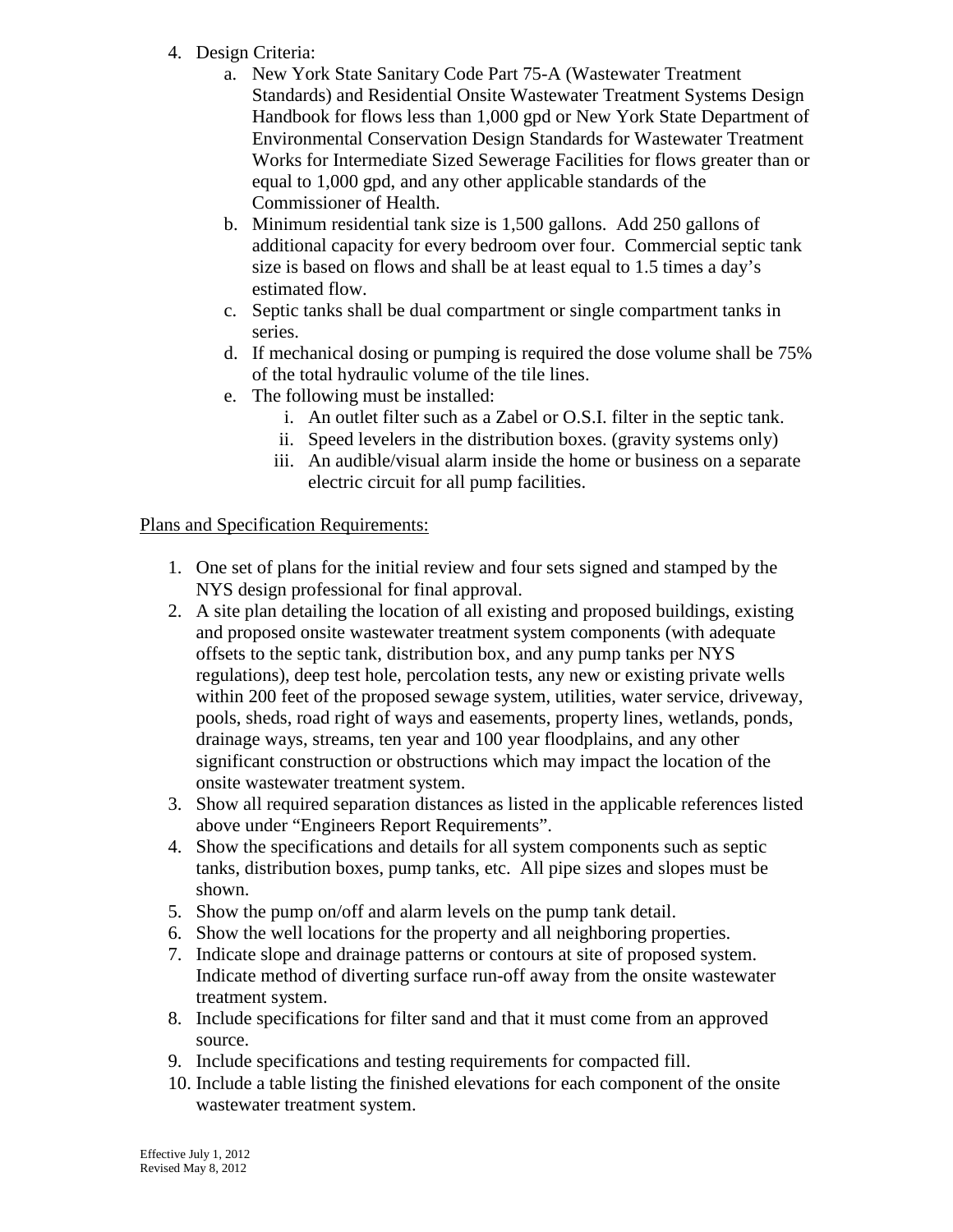## System Options Acceptable in Erie County:

- 1. Conventional tile field in natural soil. Soils must have a percolation rate between 1 and 60 minutes, however systems in soils having percolation rates less than 5 minutes must be designed for a 5 minute rate (the minimum allowable design rate). Systems may be allowed with rates of less than one minute if Erie County Department of Health specified special provisions are constructed. Gravel in this system may be replaced with tire chip aggregate with Erie County Department of Health approval.
- 2. Gravel-less trench systems may be used in place of conventional tile field in natural soil systems with a 25 % reduction in required trench length.
- 3. Conventional system shallow absorption trenches. Minimum of two feet of percable soil on the site, acceptable fill and trench bottoms must be at least two feet above groundwater or any impermeable layer.
- 4. Conventional system deep absorption trenches.
- 5. Sand filter with downstream modified shallow absorption trench system. Allowed only if a conventional system is not feasible or natural soil percolation rates are greater than 60 min/in. The downstream shallow trench system must be placed parallel to a water or drainage course. An inspection port with a child proof lockable cover located at the discharge end of the sand filter is required. May not be used in new subdivisions.
- 6. Sand filter with downstream absorption mound. Allowed only if a conventional system is not feasible or natural soil percolation rates are greater than 60 min/in. The downstream mound is used for systems that a downstream shallow trench is not feasible. An inspection port with a child proof lockable cover located at the discharge end of the sand filter is required. May not be used in new subdivisions.
- 7. Seepage pits will be considered if no other system is feasible for the property.
- 8. Tile field in fill systems will be permitted only when conventional in ground systems cannot be used. There must be less than 24 inches of percable soil on site, but a minimum of 12 inches. Fill that is brought on site must be naturally stabilized for six months or mechanically stabilized and retested under the supervision of a licensed professional. May not be used in new subdivisions.
- 9. Other alternative systems may be considered for lots that are difficult to fit any of the above systems. For consideration of an alternative system please submit all documentation in regards to the system with your package (include specification sheets, research, test project information, etc.) May not be used in new subdivisions.

# Lot Size:

All installations must meet the minimum separation requirements contained in the New York State Department of Health's Residential Onsite Wastewater Treatment Handbook. The minimum lot size required for alternative treatment systems (items 5, 6 and 8 above) is 32,000 square feet, if the lot was created after December 1988.